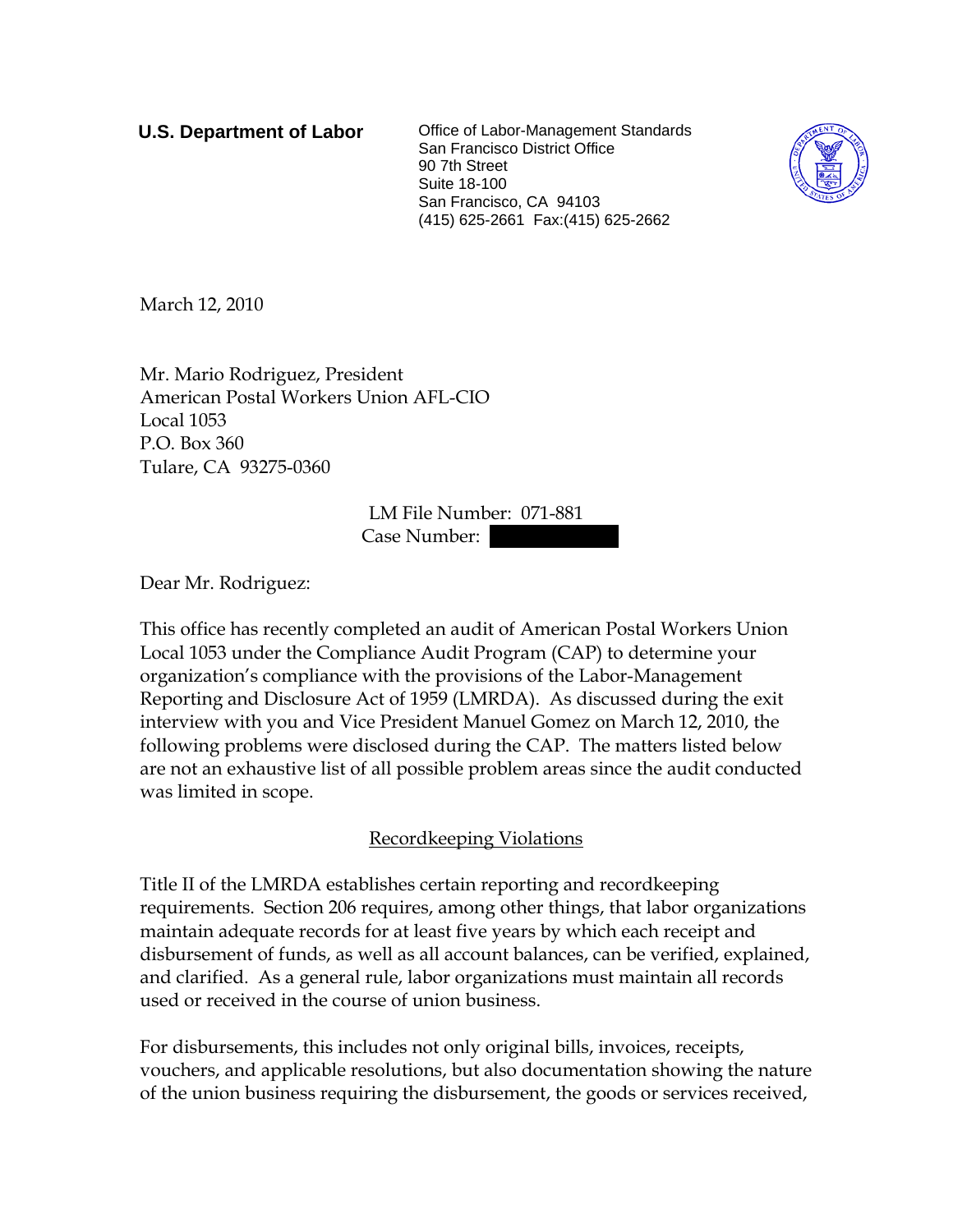and the identity of the recipient(s) of the goods or services. In most instances, this documentation requirement can be satisfied with a sufficiently descriptive expense receipt or invoice. If an expense receipt is not sufficiently descriptive, a union officer or employee should write a note on it providing the additional information. For money it receives, the labor organization must keep at least one record showing the date, amount, purpose, and source of that money. The labor organization must also retain bank records for all accounts.

The audit of Local 1053's 2008 records revealed the following recordkeeping violation:

General Reimbursed and Debit Card Expenses

Local 1053 did not retain adequate documentation for general and debit card expenses for travel, meals, lodging, and other expenses incurred by union officers totaling at least \$1,067.06. Retained documentation generally did not adequately describe the union purpose of the expense.

As previously noted above, labor organizations must retain original receipts, bills, and vouchers for all disbursements. The president and treasurer (or corresponding principal officers) of your union, who are required to sign your union's LM report, are responsible for properly maintaining union records.

Based on your assurance that Local 1053 will retain adequate documentation in the future, OLMS will take no further enforcement action at this time regarding the above violation.

## Reporting Violations

The audit disclosed violations of LMRDA Section 201(b), which requires labor organizations to file annual financial reports accurately disclosing their financial condition and operations. American Postal Workers Union Local 1053 has not filed a Labor Organization Annual Report Form LM-4 since 2004 and is therefore deficient in the following areas.

1. Failure to File Bylaws

The audit disclosed a violation of Section 201 (a) which requires that a union submit a copy of its revised constitution and bylaws with its LM report when it makes changes to its constitution and bylaws. There were no bylaws at all on file for Local 1053.

Local 1053 has now filed a copy of its by-laws.